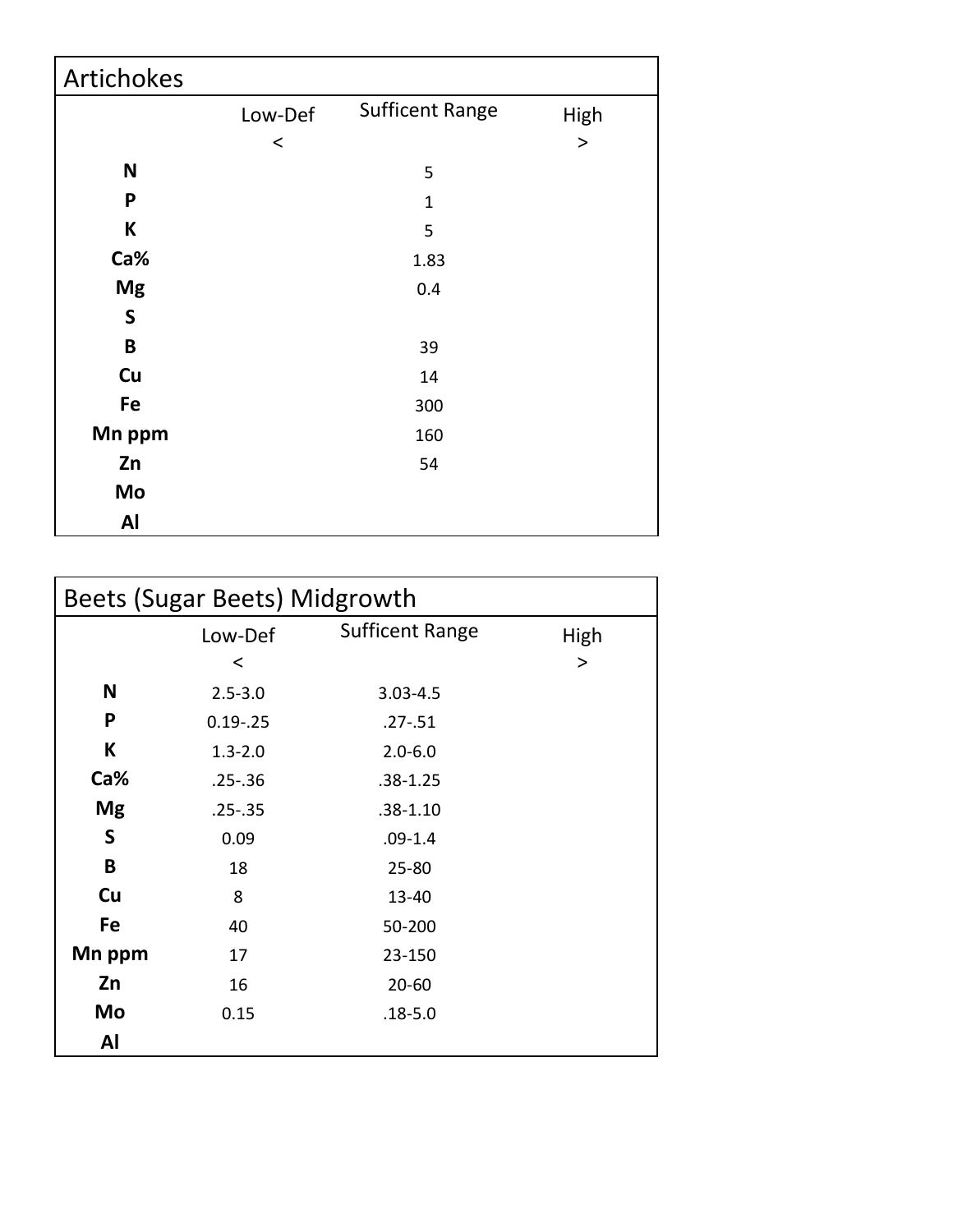| <b>Broccoli</b> |         |                        |           |
|-----------------|---------|------------------------|-----------|
|                 | Low-Def | <b>Sufficent Range</b> | High      |
|                 | $\,<\,$ |                        | $\, > \,$ |
| N               |         | $3.2 - 5.5$            |           |
| P               |         | $.30 - .70$            |           |
| K               |         | $2.0 - 4.0$            |           |
| Ca%             |         | $1.2 - 2.5$            |           |
| <b>Mg</b>       |         | $.23 - .40$            |           |
| $\mathsf S$     |         |                        |           |
| B               |         | 30-100                 |           |
| Cu              |         | $1 - 5$                |           |
| Fe              |         | 100-300                |           |
| Mn ppm          |         | 25-150                 |           |
| Zn              |         | 45-95                  |           |
| Mo              |         |                        |           |
| Al              |         |                        |           |

|           | Cabbage Head Half Grown (Young Wrapper Leaf) |                        |      |  |  |
|-----------|----------------------------------------------|------------------------|------|--|--|
|           | Low-Def                                      | <b>Sufficent Range</b> | High |  |  |
|           | $\prec$                                      |                        | >    |  |  |
| N         |                                              | $3.0 - 4.0$            |      |  |  |
| P         |                                              | $.30 - .50$            |      |  |  |
| K         |                                              | $3.0 - 4.0$            |      |  |  |
| Ca%       |                                              | $1.5 - 3.5$            |      |  |  |
| <b>Mg</b> |                                              | $.25 - .45$            |      |  |  |
| S         |                                              |                        |      |  |  |
| B         |                                              | $30 - 60$              |      |  |  |
| Cu        |                                              | $7-40$                 |      |  |  |
| Fe        |                                              | 40-250                 |      |  |  |
| Mn ppm    |                                              | 40-200                 |      |  |  |
| Zn        |                                              | $20 - 30$              |      |  |  |
| Mo        |                                              |                        |      |  |  |
| Al        |                                              |                        |      |  |  |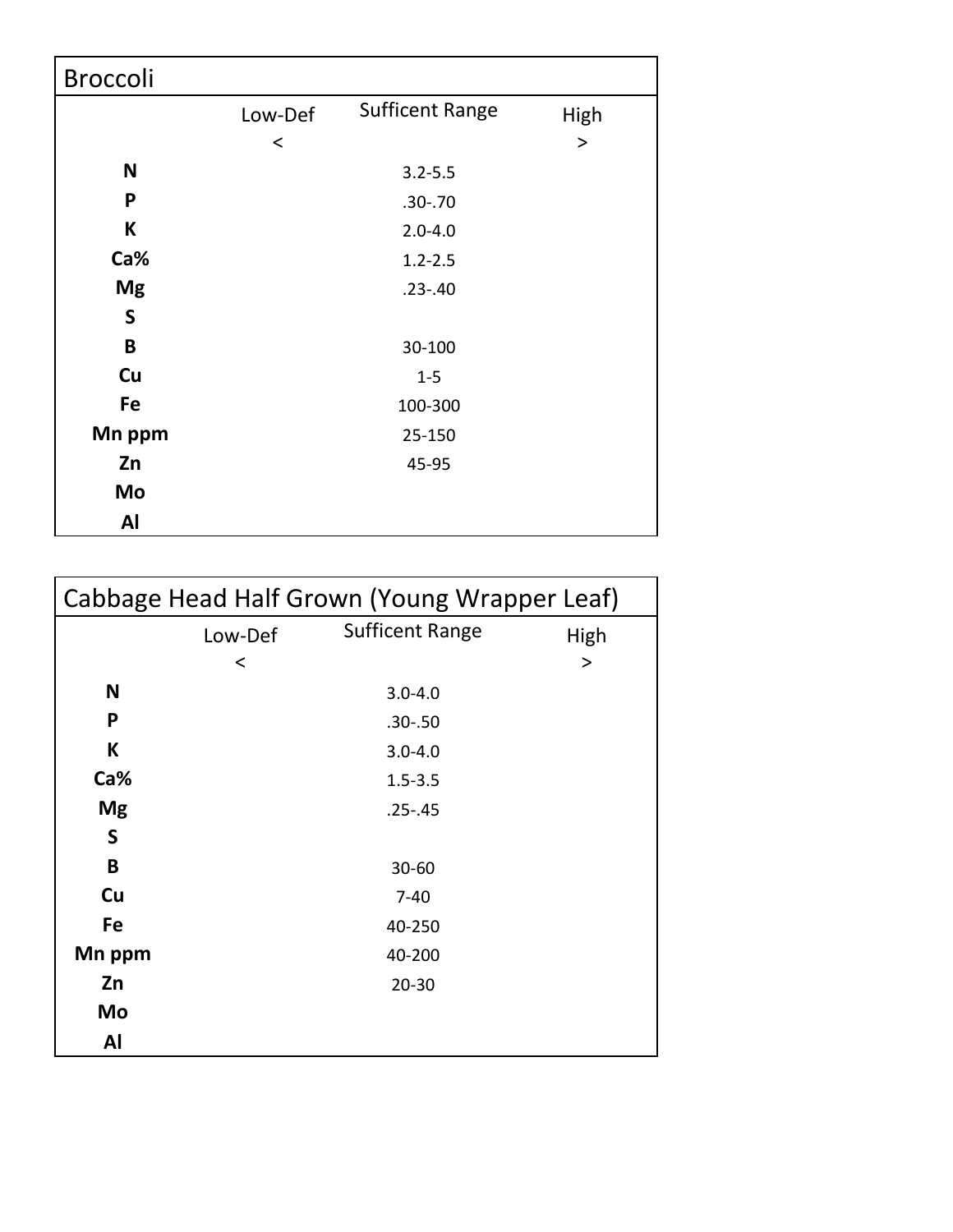| Cantaloupe (Muskmelon) 12 Unfurled leaves (5th leaf from tip) |         |                        |        |
|---------------------------------------------------------------|---------|------------------------|--------|
|                                                               | Low-Def | <b>Sufficent Range</b> | High   |
|                                                               | ≺       |                        | $\geq$ |
| N                                                             |         | $3.0 - 4.0$            |        |
| P                                                             |         | $.30 - .50$            |        |
| K                                                             |         | $3.0 - 4.0$            |        |
| Ca%                                                           |         | $1.5 - 3.5$            |        |
| <b>Mg</b>                                                     |         | $.25 - .45$            |        |
| S                                                             |         |                        |        |
| B                                                             |         | 30-60                  |        |
| Cu                                                            |         | $7 - 40$               |        |
| Fe                                                            |         | 40-250                 |        |
| Mn ppm                                                        |         | 40-200                 |        |
| Zn                                                            |         | $20 - 30$              |        |
| Mo                                                            |         |                        |        |
| Al                                                            |         |                        |        |

|           |         | Cauliflower Mature leaf with Stem Removed |      |
|-----------|---------|-------------------------------------------|------|
|           | Low-Def | <b>Sufficent Range</b>                    | High |
|           | $\prec$ |                                           | >    |
| N         |         | 4.50-5.50                                 |      |
| P         |         | $0.30 - 0.80$                             |      |
| K         |         | 4.00-5.00                                 |      |
| Ca%       |         | 2.30-3.00                                 |      |
| <b>Mg</b> |         | $0.35 - 0.80$                             |      |
| S         |         | $0.25 - 1.40$                             |      |
| B         |         | $25 - 60$                                 |      |
| Cu        |         | $7 - 30$                                  |      |
| Fe        |         | 50-300                                    |      |
| Mn ppm    |         | 50-250                                    |      |
| Zn        |         | 20-200                                    |      |
| Mo        |         |                                           |      |
| Al        |         |                                           |      |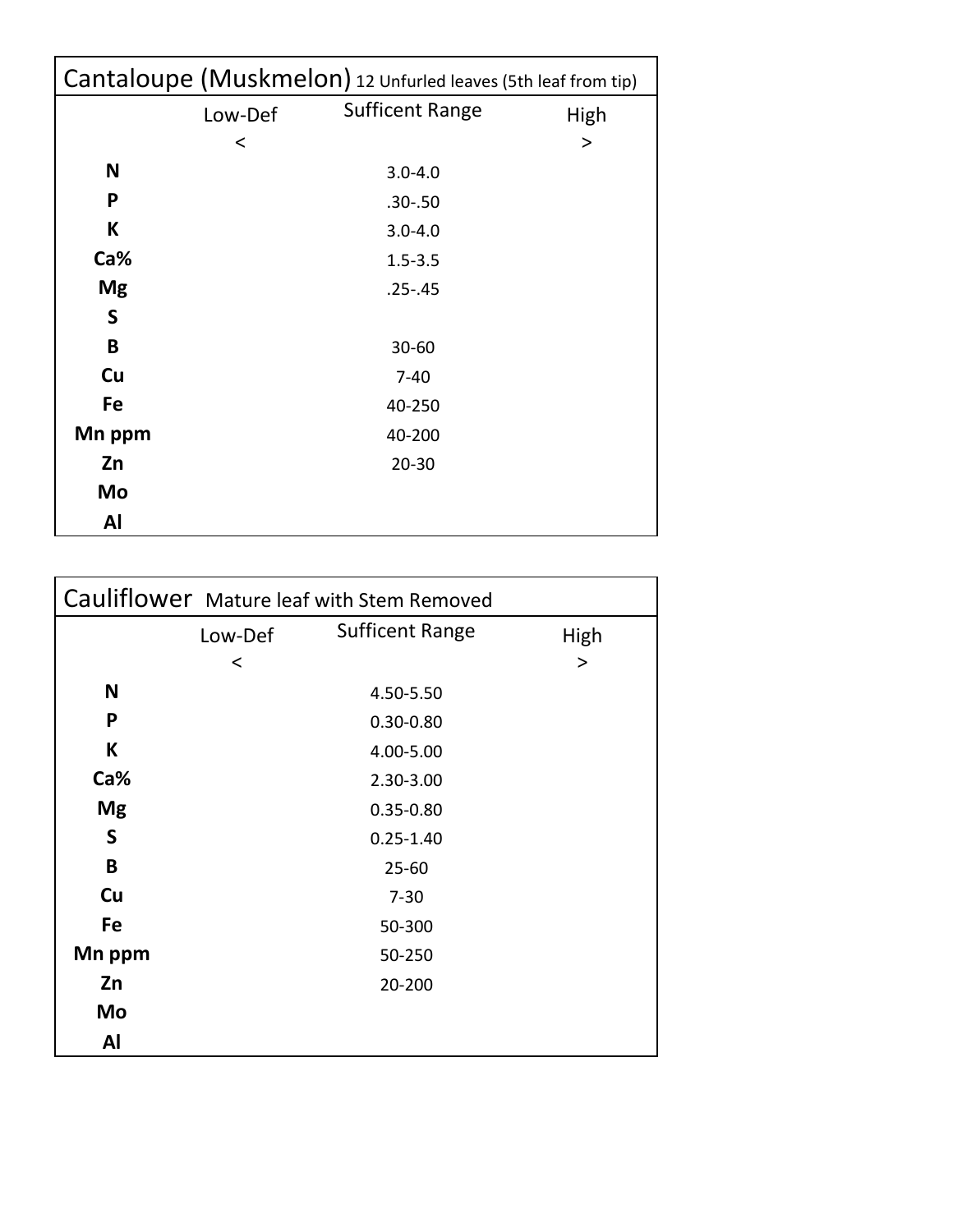| Collards  | <b>Almost Mature leaves</b> |                        |        |
|-----------|-----------------------------|------------------------|--------|
|           | Low-Def                     | <b>Sufficent Range</b> | High   |
|           | $\,<$                       |                        | $\geq$ |
| N         |                             | $4.0 - 5.0$            |        |
| P         |                             | $0.30 - 0.60$          |        |
| К         |                             | $3.0 - 4.0$            |        |
| Ca%       |                             | $3.0 - 4.0$            |        |
| <b>Mg</b> |                             |                        |        |
| S         |                             |                        |        |
| B         |                             | 50-70                  |        |
| Cu        |                             |                        |        |
| Fe        |                             |                        |        |
| Mn ppm    |                             |                        |        |
| Zn        |                             |                        |        |
| Mo        |                             |                        |        |
| Al        |                             |                        |        |

| Garlic       | <b>Bulbing</b> |                        |           |
|--------------|----------------|------------------------|-----------|
|              | Low-Def        | <b>Sufficent Range</b> | High      |
|              | $\,<\,$        |                        | $\, > \,$ |
| N            |                | $3.4 - 4.5$            |           |
| P            |                | $0.28 - 0.5$           |           |
| K            |                | $3.00 - 4.5$           |           |
| Ca%          |                | $1.00 - 1.8$           |           |
| <b>Mg</b>    |                | $0.23 - 0.3$           |           |
| $\mathsf{S}$ |                |                        |           |
| $\mathbf B$  |                |                        |           |
| Cu           |                |                        |           |
| Fe           |                |                        |           |
| Mn ppm       |                |                        |           |
| Zn           |                |                        |           |
| Mo           |                |                        |           |
| Al           |                |                        |           |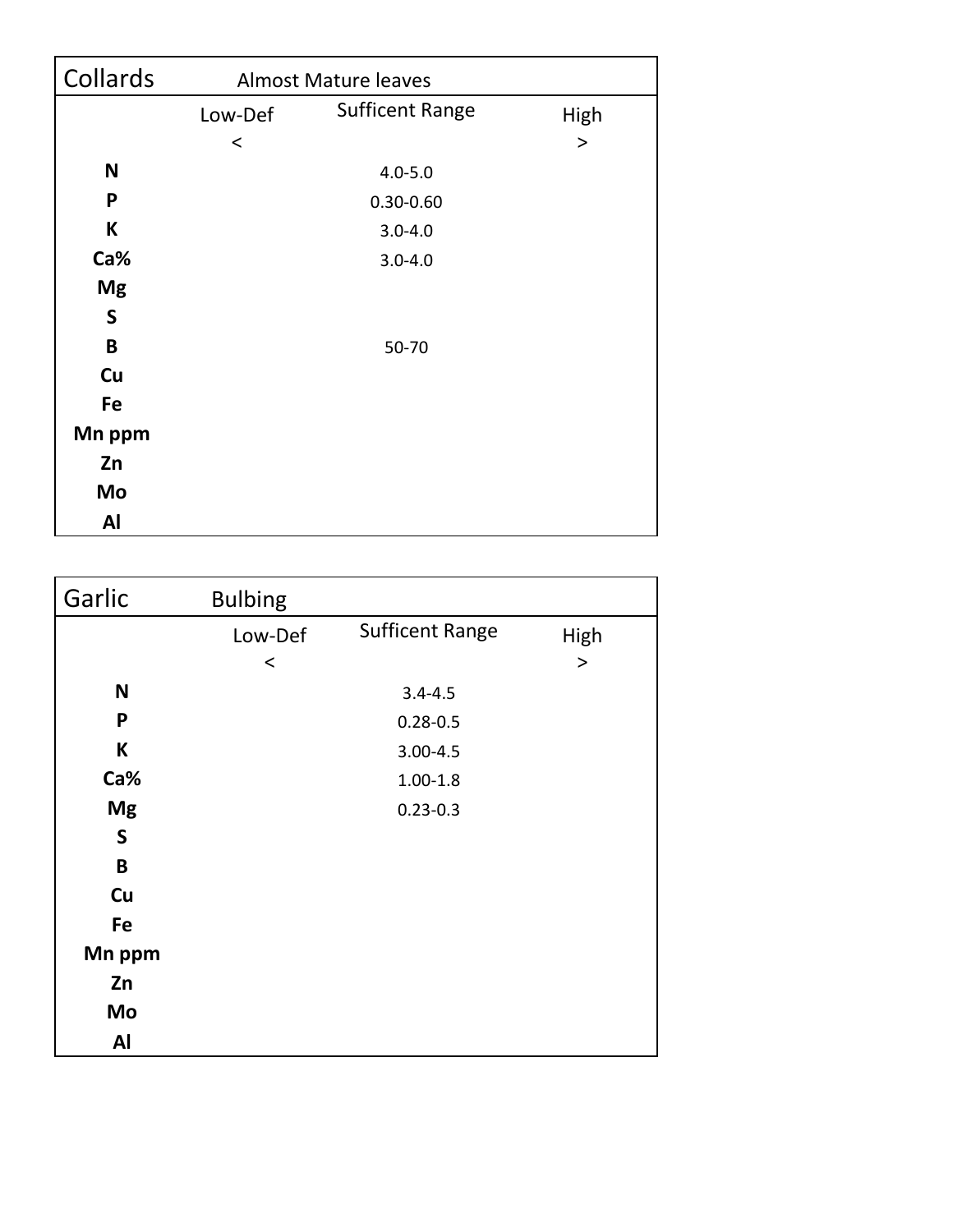| Kale         |         |                        |        |
|--------------|---------|------------------------|--------|
|              | Low-Def | <b>Sufficent Range</b> | High   |
|              | $\,<\,$ |                        | $\, >$ |
| $\mathsf{N}$ |         | $4.0 - 5.0$            |        |
| P            |         | $.30 - .60$            |        |
| К            |         | $3.0 - 4.0$            |        |
| Ca%          |         | $3.0 - 4.0$            |        |
| <b>Mg</b>    |         |                        |        |
| $\mathsf S$  |         |                        |        |
| $\pmb B$     |         | 50-80                  |        |
| Cu           |         |                        |        |
| Fe           |         |                        |        |
| Mn ppm       |         |                        |        |
| Zn           |         |                        |        |
| Mo           |         |                        |        |
| Al           |         |                        |        |

| Lettuce Boston type |         |                        |       |
|---------------------|---------|------------------------|-------|
|                     | Low-Def | <b>Sufficent Range</b> | High  |
|                     | $\,<\,$ |                        | $\,>$ |
| N                   |         | $2.0 - 3.0$            |       |
| P                   |         | $.40 - .80$            |       |
| K                   |         | $6 - 11$               |       |
| Ca%                 |         | $1 - 3$                |       |
| <b>Mg</b>           |         | $.27 - .90$            |       |
| $\mathsf S$         |         |                        |       |
| B                   |         | 25-80                  |       |
| Cu                  |         | $7 - 50$               |       |
| Fe                  |         | 50-100                 |       |
| Mn ppm              |         | 25-150                 |       |
| Zn                  |         | 25-200                 |       |
| Mo                  |         |                        |       |
| Al                  |         | 750                    |       |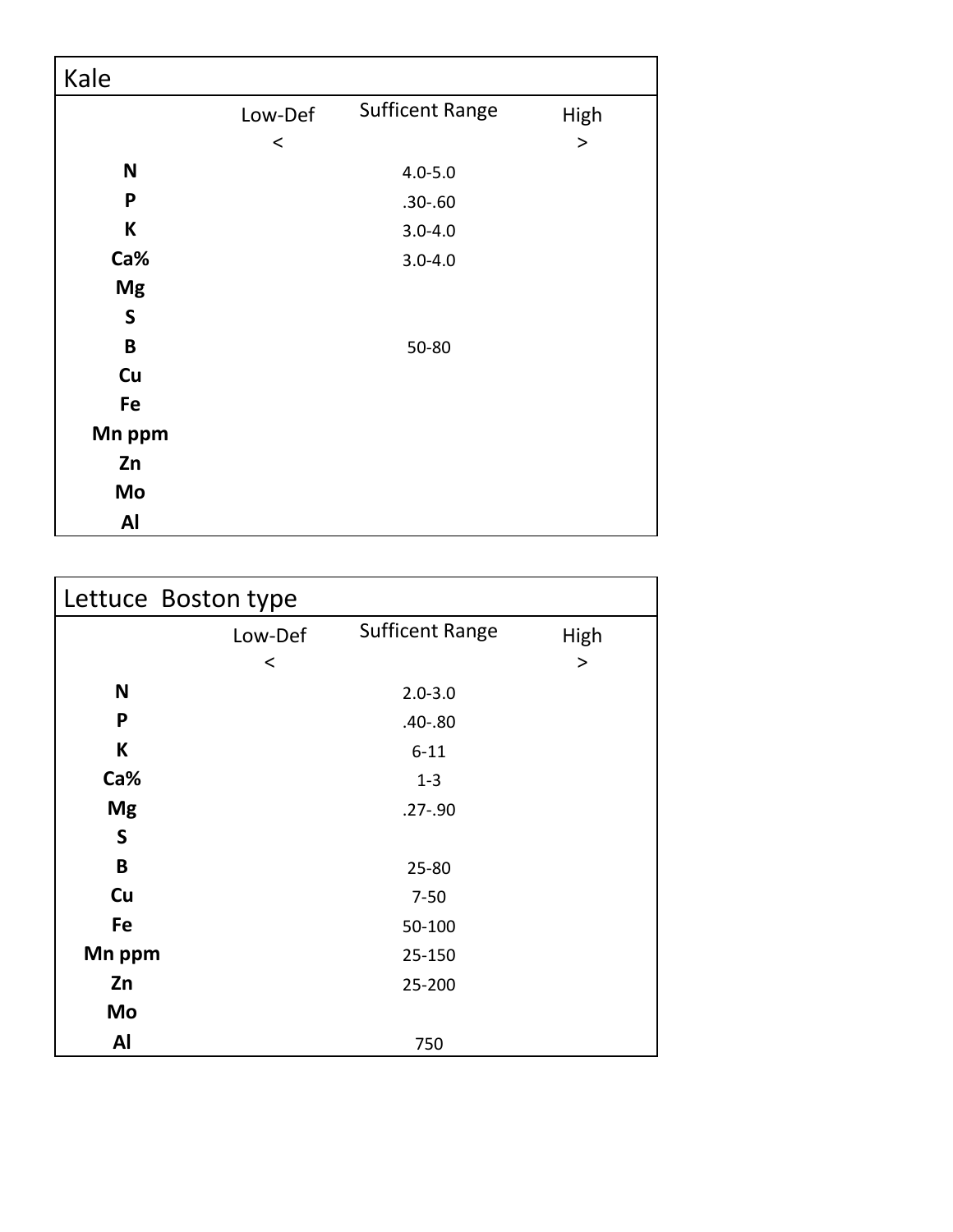| Peas        |         |                        |       |
|-------------|---------|------------------------|-------|
|             | Low-Def | <b>Sufficent Range</b> | High  |
|             | $\,<\,$ |                        | $\,>$ |
| N           |         | $3.1 - 3.7$            |       |
| P           |         | $.30 - .36$            |       |
| K           |         | $2.3 - 2.9$            |       |
| Ca%         |         | $1.3 - 1.7$            |       |
| <b>Mg</b>   |         | $.29 - .36$            |       |
| $\mathsf S$ |         |                        |       |
| $\mathbf B$ |         | $25 - 60$              |       |
| Cu          |         |                        |       |
| Fe          |         |                        |       |
| Mn ppm      |         |                        |       |
| Zn          |         |                        |       |
| Mo          |         |                        |       |
| <b>Al</b>   |         |                        |       |

| <b>Asparagus</b> |         |                        |        |
|------------------|---------|------------------------|--------|
|                  | Low-Def | <b>Sufficent Range</b> | High   |
|                  | $\,<$   |                        | $\geq$ |
| N                |         | $2.4 - 3.8$            |        |
| P                |         | $.30 - .35$            |        |
| К                |         | $1.5 - 2.4$            |        |
| Ca%              |         | $.4 - .5$              |        |
| <b>Mg</b>        |         | $.15 - .20$            |        |
| S                |         |                        |        |
| B                |         | 50-100                 |        |
| Cu               |         |                        |        |
| Fe               |         |                        |        |
| Mn ppm           |         | 10-100                 |        |
| Zn               |         | $20 - 60$              |        |
| Mo               |         |                        |        |
| <b>Al</b>        |         |                        |        |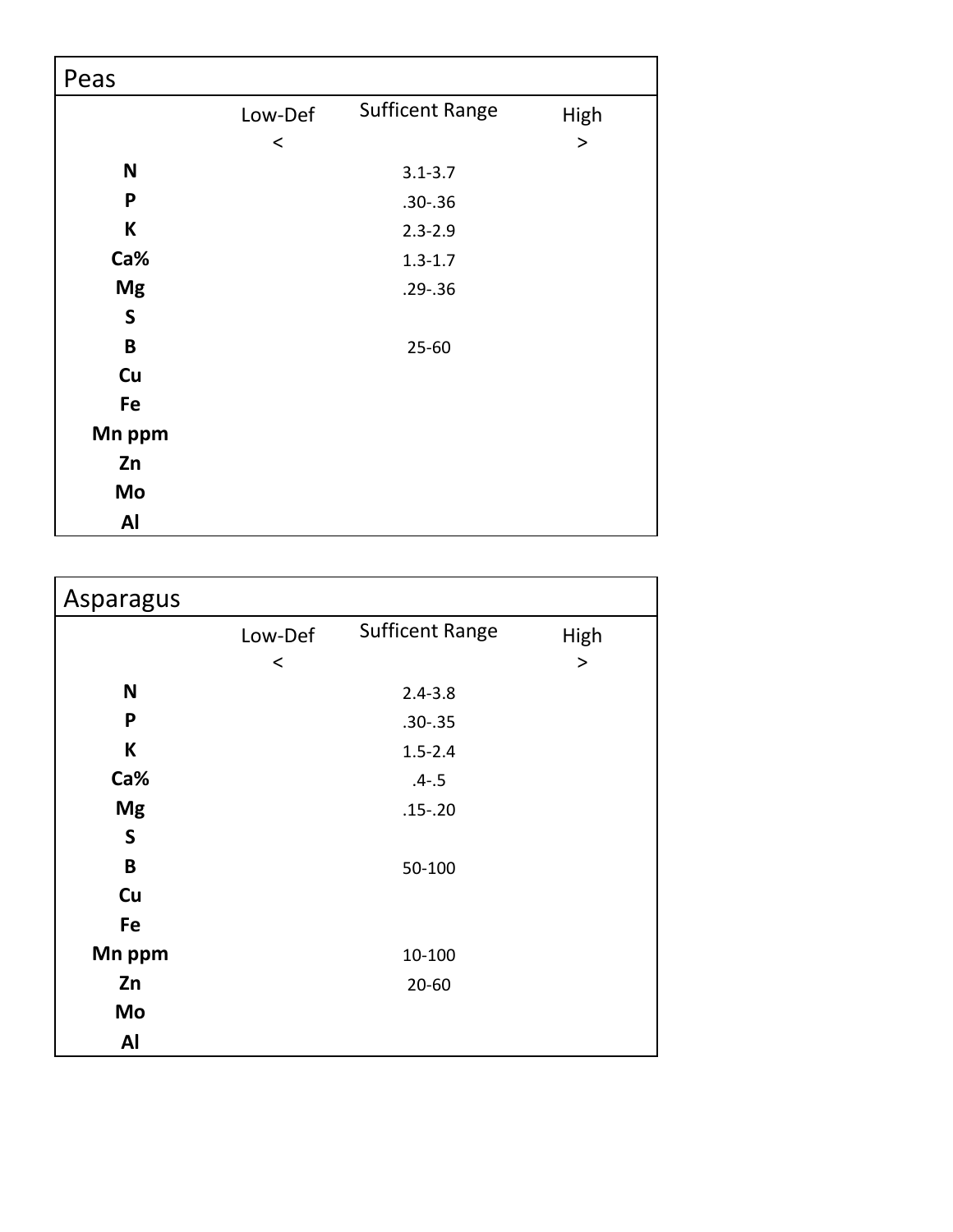| <b>Beets</b> |         |                        |       |
|--------------|---------|------------------------|-------|
|              | Low-Def | <b>Sufficent Range</b> | High  |
|              | $\,<\,$ |                        | $\,>$ |
| $\mathbf N$  |         | $3.5 - 5.0$            |       |
| P            |         | $.20 - .30$            |       |
| K            |         | $2.0 - 4.0$            |       |
| Ca%          |         | $2.5 - 3.5$            |       |
| <b>Mg</b>    |         | $.30 - .80$            |       |
| $\mathsf S$  |         |                        |       |
| $\mathbf B$  |         | 60-80                  |       |
| Cu           |         | 70-200                 |       |
| Fe           |         | $15 - 30$              |       |
| Mn ppm       |         |                        |       |
| Zn           |         |                        |       |
| Mo           |         |                        |       |
| Al           |         |                        |       |

|           | Brussel Sprouts Midgrowth/Young Mature Leaves |           |
|-----------|-----------------------------------------------|-----------|
| Low-Def   | <b>Sufficent Range</b>                        | High      |
| $\,<\,$   |                                               | $\, > \,$ |
| N         | $2.2 - 4.2$                                   |           |
| P         | $0.26 - .45$                                  |           |
| K         | $2.4 - 3.4$                                   |           |
| Ca%       | $.30 - 2.2$                                   |           |
| <b>Mg</b> | $.23 - .40$                                   |           |
| S         |                                               |           |
| B         | 30-40                                         |           |
| Cu        |                                               |           |
| Fe        |                                               |           |
| Mn ppm    |                                               |           |
| Zn        |                                               |           |
| Mo        |                                               |           |
| Al        |                                               |           |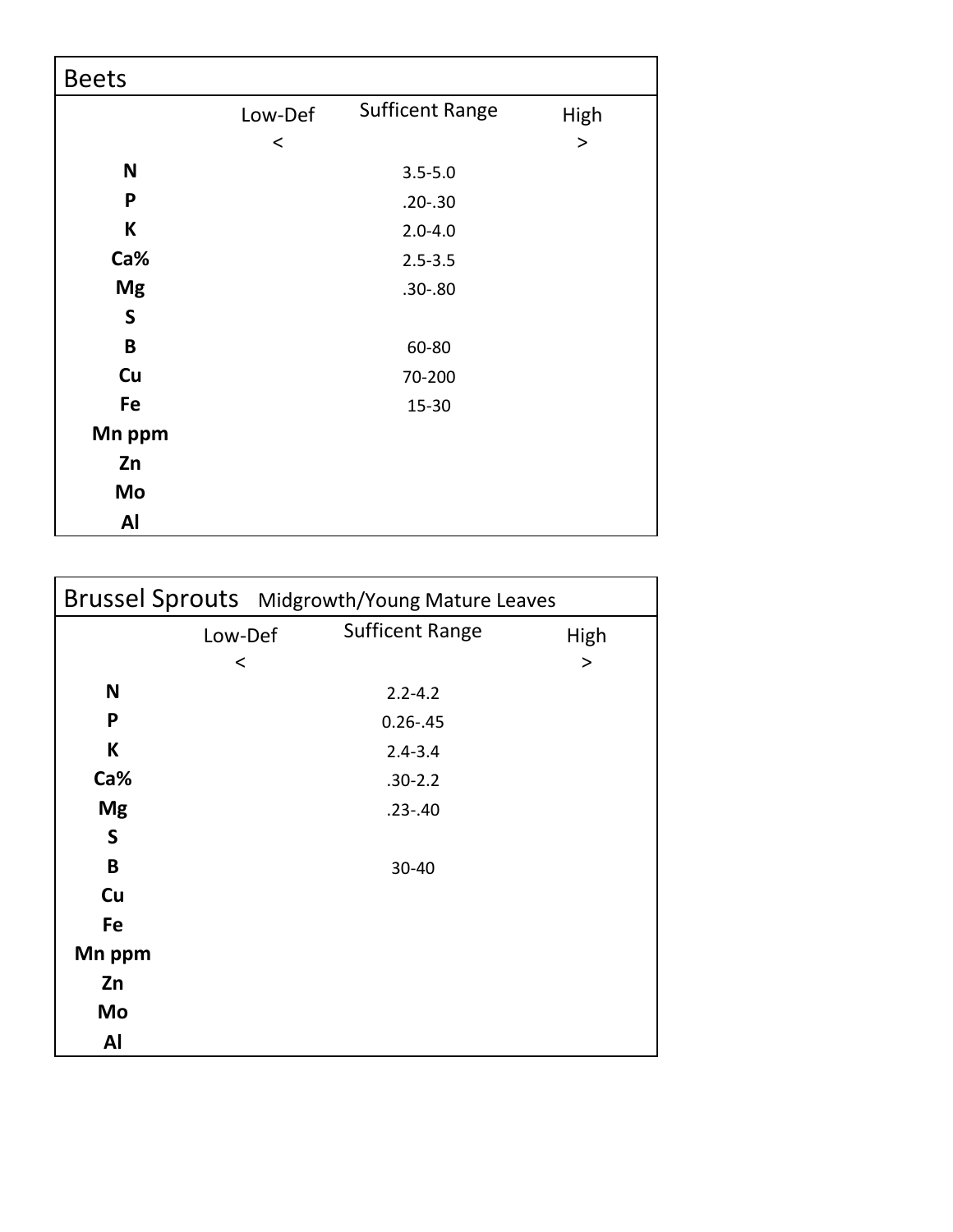| <b>Chinese Cabbage</b> |         | <b>Mature Entire Leaf</b> |      |
|------------------------|---------|---------------------------|------|
|                        | Low-Def | <b>Sufficent Range</b>    | High |
|                        | $\prec$ |                           | >    |
| N                      |         | $.40 - .60$               |      |
| P                      |         | $4.5 - 7.5$               |      |
| K                      |         | $2.0 - 6.0$               |      |
| Ca%                    |         | $.30 - .50$               |      |
| <b>Mg</b>              |         |                           |      |
| S                      |         |                           |      |
| B                      |         | 30-50                     |      |
| Cu                     |         | $4 - 6$                   |      |
| Fe                     |         |                           |      |
| Mn ppm                 |         | $8 - 20$                  |      |
| Zn                     |         | $20 - 40$                 |      |
| Mo                     |         |                           |      |
| Al                     |         |                           |      |

| Carrots      |         |                        |        |
|--------------|---------|------------------------|--------|
|              | Low-Def | <b>Sufficent Range</b> | High   |
|              | $\,<$   |                        | $\geq$ |
| N            |         | $2.3 - 3.5$            |        |
| P            |         | $.20 - .36$            |        |
| К            |         | $2.5 - 4.0$            |        |
| Ca%          |         | $1.4 - 3.0$            |        |
| <b>Mg</b>    |         | $.40 - .50$            |        |
| $\mathsf{S}$ |         |                        |        |
| B            |         | 30-36                  |        |
| Cu           |         | $5 - 8$                |        |
| Fe           |         | 120-300                |        |
| Mn ppm       |         | 190-300                |        |
| Zn           |         | $20 - 50$              |        |
| Mo           |         |                        |        |
| Al           |         |                        |        |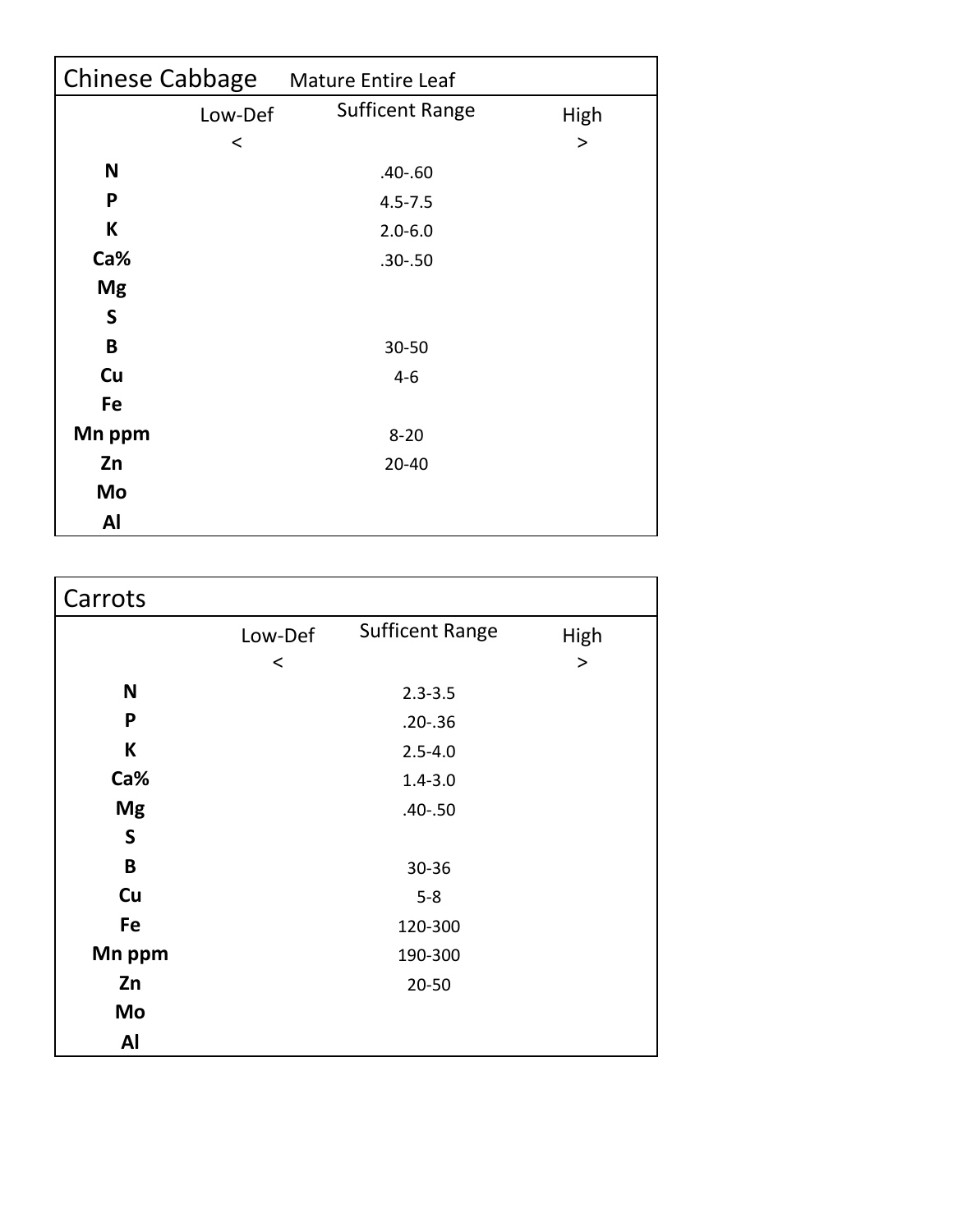| Celery       |         |                        |       |
|--------------|---------|------------------------|-------|
|              | Low-Def | <b>Sufficent Range</b> | High  |
|              | $\,<\,$ |                        | $\,>$ |
| $\mathsf{N}$ |         | $2.4 - 3.4$            |       |
| P            |         | $.30 - .50$            |       |
| K            |         | $4.0 - 7.0$            |       |
| Ca%          |         | $.70 - 3.0$            |       |
| <b>Mg</b>    |         | $.20 - .40$            |       |
| S            |         |                        |       |
| B            |         | 30-40                  |       |
| Cu           |         | $5 - 8$                |       |
| Fe           |         | $20 - 40$              |       |
| Mn ppm       |         | 200-300                |       |
| Zn           |         | $20 - 50$              |       |
| Mo           |         |                        |       |
| Al           |         |                        |       |

| Garlic 2    |         |                        |           |
|-------------|---------|------------------------|-----------|
|             | Low-Def | <b>Sufficent Range</b> | High      |
|             | $\,<$   |                        | $\, > \,$ |
| $\mathbf N$ |         | 4.40-5.00              |           |
| P           |         | $0.30 - 0.60$          |           |
| K           |         | 3.90-4.80              |           |
| Ca%         |         | $0.80 - 1.50$          |           |
| <b>Mg</b>   |         | $0.15 - 0.25$          |           |
| S           |         |                        |           |
| $\mathbf B$ |         |                        |           |
| Cu          |         |                        |           |
| Fe          |         |                        |           |
| Mn ppm      |         |                        |           |
| Zn          |         |                        |           |
| Mo          |         |                        |           |
| Al          |         |                        |           |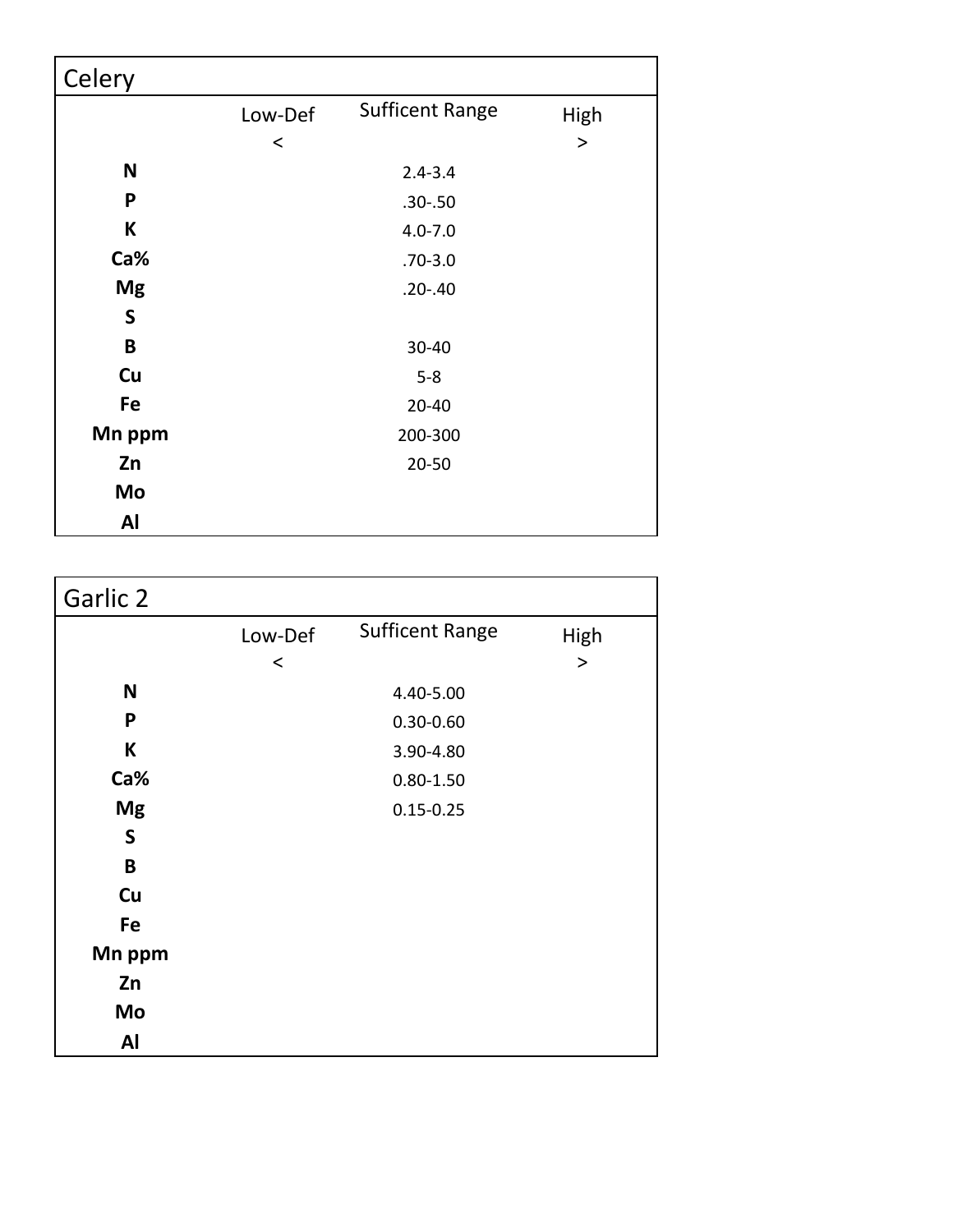| Horseradish |         |                        |      |
|-------------|---------|------------------------|------|
|             | Low-Def | <b>Sufficent Range</b> | High |
|             | $\,<\,$ |                        | >    |
| N           |         | $2.0 - 3.0$            |      |
| P           |         | $.20 - .30$            |      |
| K           |         | $2.4 - 4.0$            |      |
| Ca%         |         | $2.4 - 3.0$            |      |
| <b>Mg</b>   |         | $.25 - .31$            |      |
| S           |         |                        |      |
| B           |         | $25 - 60$              |      |
| Cu          |         | $10 - 20$              |      |
| Fe          |         | 50-150                 |      |
| Mn ppm      |         | 50-250                 |      |
| Zn          |         | 25-200                 |      |
| Mo          |         |                        |      |
| Al          |         |                        |      |

| Lettuce Minetto & Ithaca types |         |                        |       |  |
|--------------------------------|---------|------------------------|-------|--|
|                                | Low-Def | <b>Sufficent Range</b> | High  |  |
|                                | $\,<\,$ |                        | $\,>$ |  |
| N                              |         | $1.5 - 2.0$            |       |  |
| P                              |         | $.40 - .60$            |       |  |
| K                              |         | $3.5 - 9.4$            |       |  |
| Ca%                            |         | $1.0 - 1.9$            |       |  |
| <b>Mg</b>                      |         | $.5 - 1.0$             |       |  |
| S                              |         |                        |       |  |
| B                              |         |                        |       |  |
| Cu                             |         |                        |       |  |
| Fe                             |         |                        |       |  |
| Mn ppm                         |         |                        |       |  |
| Zn                             |         |                        |       |  |
| Mo                             |         |                        |       |  |
| Al                             |         |                        |       |  |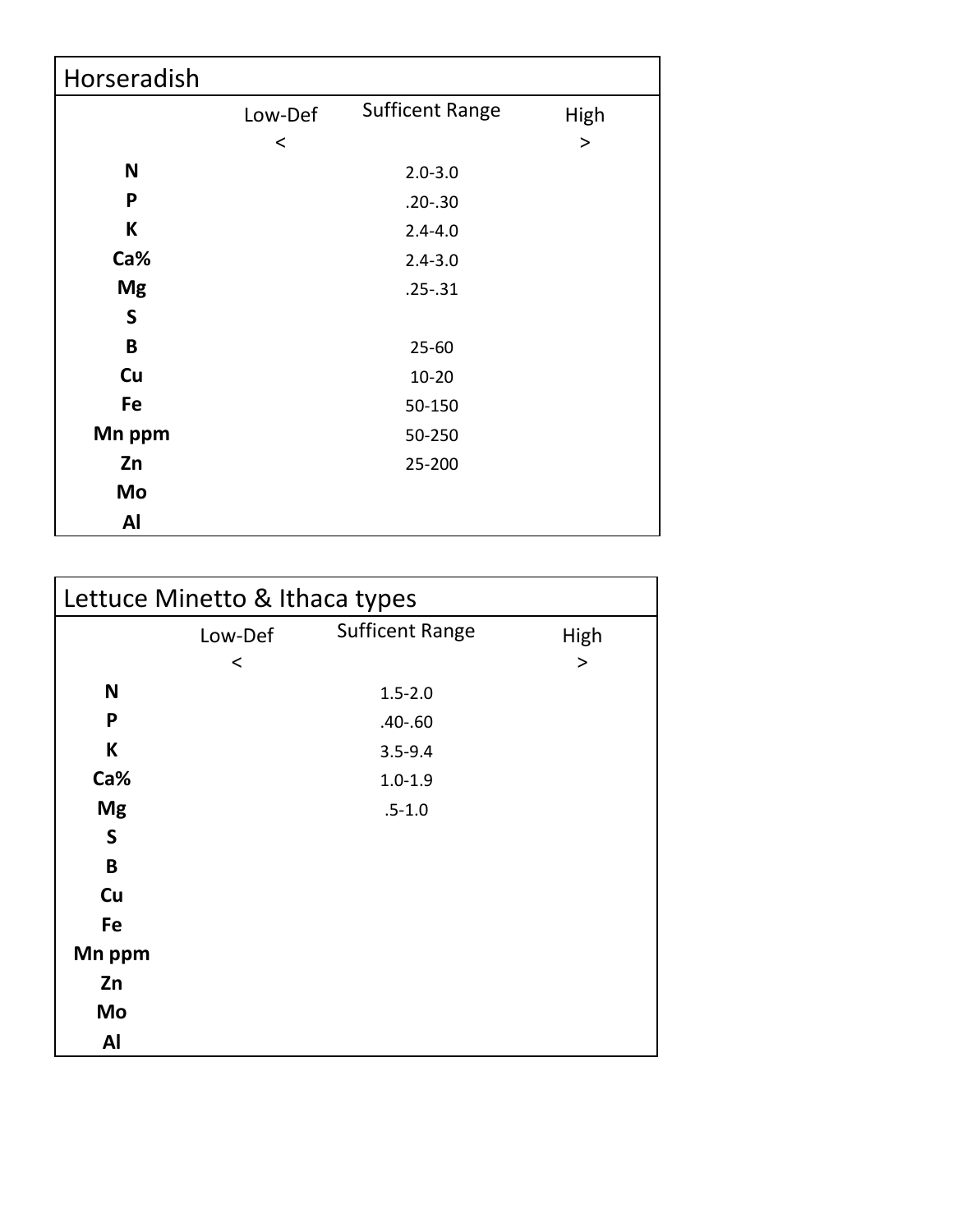| Onions       |         |                        |        |
|--------------|---------|------------------------|--------|
|              | Low-Def | <b>Sufficent Range</b> | High   |
|              | $\,<$   |                        | $\geq$ |
| ${\sf N}$    |         | $1.5 - 2.5$            |        |
| P            |         | $.25 - .40$            |        |
| $\sf K$      |         |                        |        |
| Ca%          |         |                        |        |
| <b>Mg</b>    |         |                        |        |
| $\mathsf{S}$ |         |                        |        |
| $\mathsf B$  |         | 30-45                  |        |
| Cu           |         |                        |        |
| Fe           |         |                        |        |
| Mn ppm       |         |                        |        |
| Zn           |         | $10 - 15$              |        |
| Mo           |         |                        |        |
| Al           |         |                        |        |

| Whole Pea Sweet type |         |                        |        |  |
|----------------------|---------|------------------------|--------|--|
|                      | Low-Def | <b>Sufficent Range</b> | High   |  |
|                      | $\,<$   |                        | $\, >$ |  |
| N                    |         | 3.3                    |        |  |
| P                    |         | 0.3                    |        |  |
| K                    |         | 1.6                    |        |  |
| Ca%                  |         | 1.80                   |        |  |
| <b>Mg</b>            |         | 0.39                   |        |  |
| $\mathsf{S}$         |         |                        |        |  |
| B                    |         |                        |        |  |
| Cu                   |         |                        |        |  |
| Fe                   |         |                        |        |  |
| Mn ppm               |         |                        |        |  |
| Zn                   |         |                        |        |  |
| Mo                   |         |                        |        |  |
| Al                   |         |                        |        |  |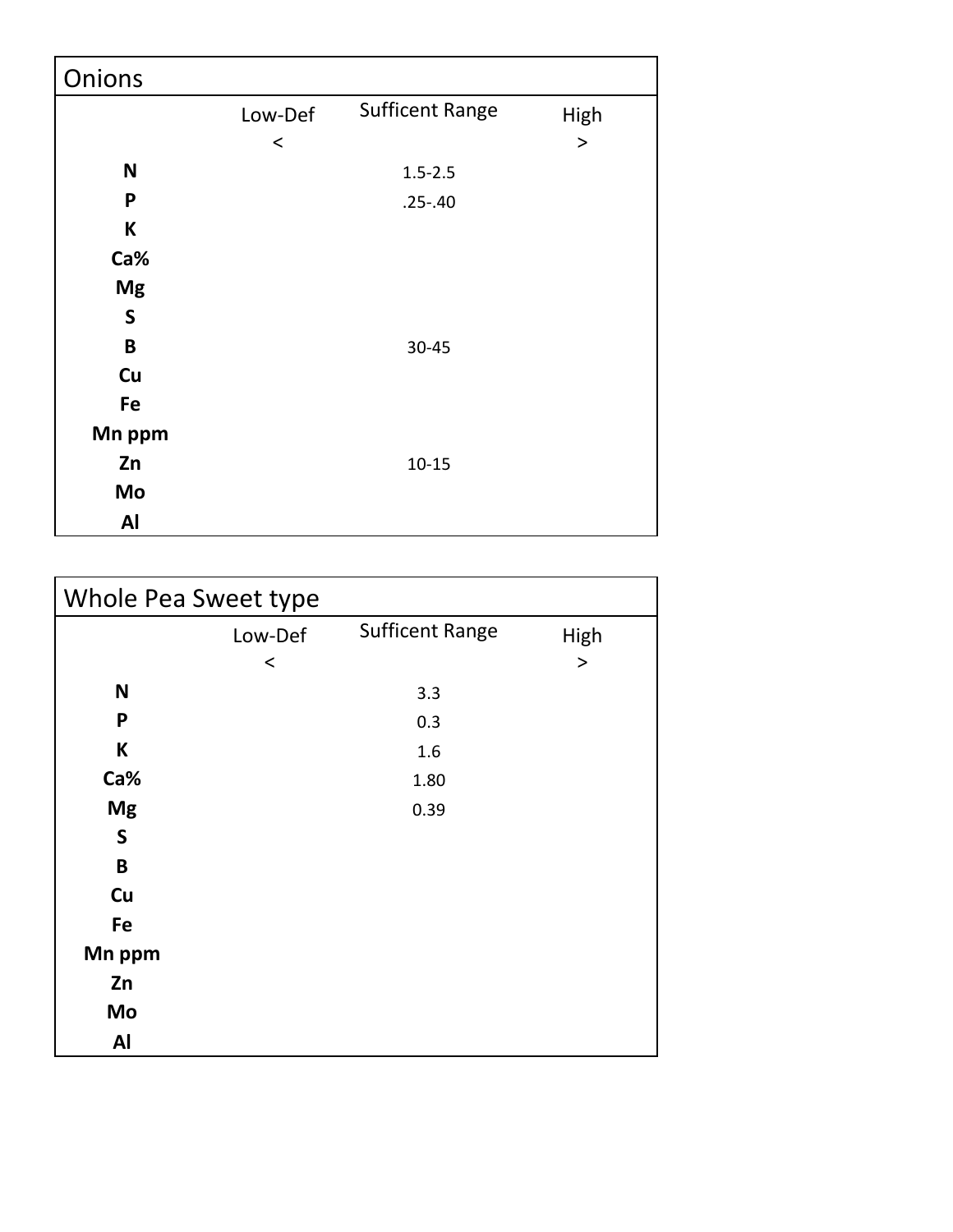| Peppers      |         |                        |           |
|--------------|---------|------------------------|-----------|
|              | Low-Def | <b>Sufficent Range</b> | High      |
|              | $\,<\,$ |                        | $\, > \,$ |
| $\mathbf N$  |         | 3.5                    |           |
| P            |         | $.35 - .90$            |           |
| К            |         | 3.5                    |           |
| Ca%          |         | $1 - 2.5$              |           |
| <b>Mg</b>    |         | $.30 - .40$            |           |
| $\mathsf{S}$ |         |                        |           |
| $\mathbf B$  | 23      | $25 - 70$              |           |
| Cu           | 6       | $8 - 40$               |           |
| Fe           | 55      | 60-200                 |           |
| Mn ppm       | 55      | 60-200                 |           |
| Zn           | 17      | 20-160                 |           |
| Mo           |         |                        |           |
| Al           |         |                        |           |

| Potatoes Irish |         |                        |           |
|----------------|---------|------------------------|-----------|
|                | Low-Def | <b>Sufficent Range</b> | High      |
|                | $\,<$   |                        | $\, > \,$ |
| N              | 2.9     | $3.0 - 5.0$            |           |
| P              | 0.2     | $.20 - .40$            |           |
| К              | 2.7     | $4.0 - 8.0$            |           |
| Ca%            | 0.9     | $1.8 - 4.0$            |           |
| <b>Mg</b>      | 0.26    | $.45 - .80$            |           |
| S              |         |                        |           |
| B              | 20      | $25 - 45$              |           |
| Cu             | 4       | $6 - 25$               |           |
| Fe             | 40      | 65-200                 |           |
| Mn ppm         | 37      | $37 - 65$              |           |
| Zn             | 18      | $20 - 40$              |           |
| Mo             |         |                        |           |
| Al             |         |                        |           |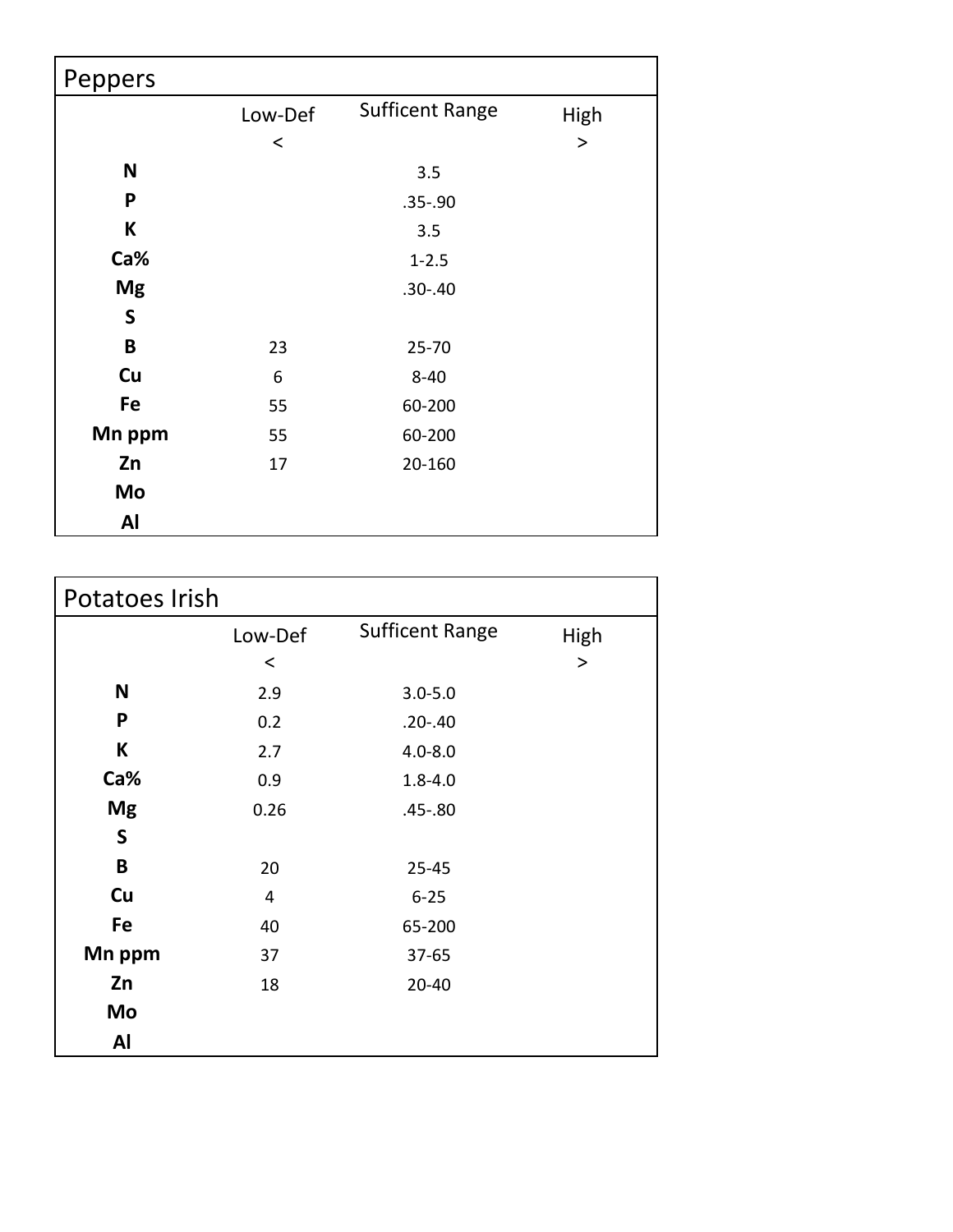| <b>Sweet Potatoes</b> |         |                        |       |  |
|-----------------------|---------|------------------------|-------|--|
|                       | Low-Def | <b>Sufficent Range</b> | High  |  |
|                       | $\,<\,$ |                        | $\,>$ |  |
| N                     |         | $3.2 - 4.2$            |       |  |
| P                     |         | $.20 - .30$            |       |  |
| К                     |         | $2.9 - 4.3$            |       |  |
| Ca%                   |         | $.73 - .95$            |       |  |
| <b>Mg</b>             |         | $.40 - .80$            |       |  |
| $\mathsf{S}$          |         |                        |       |  |
| B                     |         |                        |       |  |
| Cu                    |         |                        |       |  |
| Fe                    |         |                        |       |  |
| Mn ppm                |         | 45-100                 |       |  |
| Zn                    |         |                        |       |  |
| Mo                    |         |                        |       |  |
| Al                    |         |                        |       |  |

| Radish    |         |                        |        |
|-----------|---------|------------------------|--------|
|           | Low-Def | <b>Sufficent Range</b> | High   |
|           | $\,<\,$ |                        | $\, >$ |
| N         |         | $3.0 - 6.0$            |        |
| P         |         | $.25 - .7$             |        |
| К         |         | $4.0 - 7.0$            |        |
| Ca%       |         | $1.0 - 3.0$            |        |
| <b>Mg</b> |         | $.25 - 1.0$            |        |
| S         |         |                        |        |
| B         |         | $25 - 75$              |        |
| Cu        |         | $6 - 60$               |        |
| Fe        |         | 50-200                 |        |
| Mn ppm    |         | 50-300                 |        |
| Zn        |         | 25-200                 |        |
| Mo        |         |                        |        |
| Al        |         |                        |        |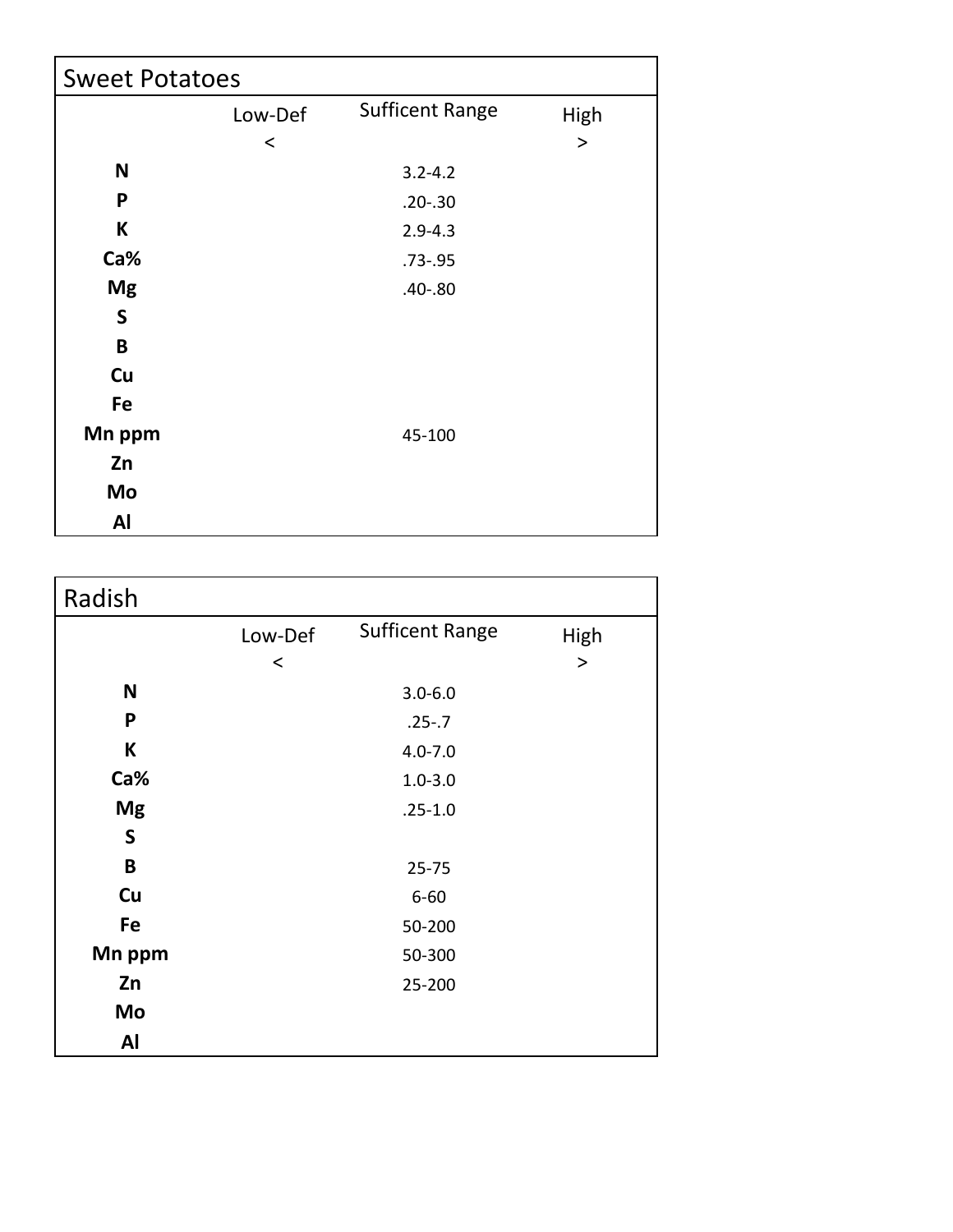| Snapbeans |                |                        |           |
|-----------|----------------|------------------------|-----------|
|           | Low-Def        | <b>Sufficent Range</b> | High      |
|           | $\,<\,$        |                        | $\, > \,$ |
| N         | 4.25           | $5.0 - 6.0$            |           |
| P         | 0.25           | $.30 - .40$            |           |
| К         | $\overline{2}$ | $2.25 - 4.0$           |           |
| Ca%       | $\mathbf{1}$   | $1.5 - 2.5$            |           |
| <b>Mg</b> | 0.25           | $.3 - 1.0$             |           |
| S         |                |                        |           |
| B         | 15             | $20 - 75$              |           |
| Cu        | 5              | $8 - 200$              |           |
| Fe        | 40             | 50-300                 |           |
| Mn ppm    | 5              | 50-300                 |           |
| Zn        | 18             | 20-100                 |           |
| Mo        |                |                        |           |
| Al        |                |                        |           |

| <b>Green Beans</b> |         |                        |           |
|--------------------|---------|------------------------|-----------|
|                    | Low-Def | <b>Sufficent Range</b> | High      |
|                    | $\,<$   |                        | $\, > \,$ |
| N                  |         | $3.0 - 6.0$            |           |
| P                  |         | $.25 - .50$            |           |
| К                  |         | $1.8 - 2.5$            |           |
| Ca%                |         | $.8 - 3.0$             |           |
| <b>Mg</b>          |         | $.25 - .70$            |           |
| $\mathsf S$        |         |                        |           |
| B                  |         | 40-60                  |           |
| Cu                 |         | $15 - 30$              |           |
| Fe                 |         | 300-450                |           |
| Mn ppm             |         | 30-300                 |           |
| Zn                 |         | 30-60                  |           |
| Mo                 |         |                        |           |
| <b>Al</b>          |         |                        |           |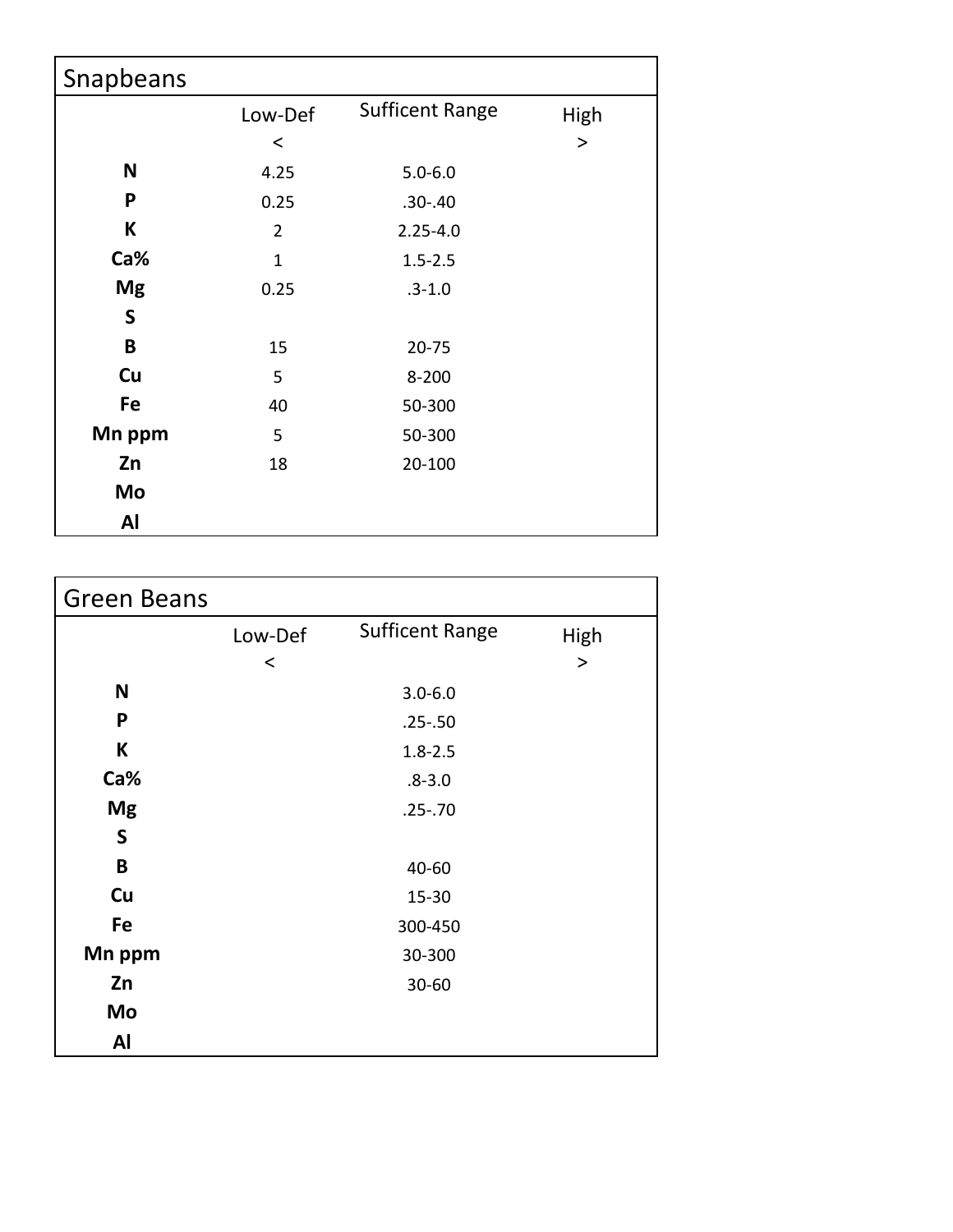| Spinach     |         |                        |           |
|-------------|---------|------------------------|-----------|
|             | Low-Def | <b>Sufficent Range</b> | High      |
|             | $\,<\,$ |                        | $\, > \,$ |
| N           |         | $4.2 - 6.0$            |           |
| P           |         | $.30 - .55$            |           |
| К           |         | $3.0 - 4.0$            |           |
| Ca%         |         | $.65 - 1.3$            |           |
| <b>Mg</b>   |         | $.85 - 1.2$            |           |
| $\mathsf S$ |         |                        |           |
| $\mathbf B$ | 20      | 40-60                  |           |
| Cu          | 4       | $6 - 8$                |           |
| Fe          | 200     | 220-400                |           |
| Mn ppm      | 25      | $35 - 65$              |           |
| Zn          | 35      | 50-75                  |           |
| Mo          |         |                        |           |
| Al          |         |                        |           |

| Tomatoes  |         |                        |          |
|-----------|---------|------------------------|----------|
|           | Low-Def | <b>Sufficent Range</b> | High     |
|           | $\,<\,$ |                        | $\rm{>}$ |
| N         | 3       | $3.0 - 6.0$            |          |
| P         | 0.5     | $.75 - 1.25$           |          |
| К         | 3       | $3.0 - 6.0$            |          |
| Ca%       | 1.2     | $1.5 - 2.6$            |          |
| <b>Mg</b> | 0.35    | $.40 - 1.0$            |          |
| S         |         |                        |          |
| B         | 25      | 35-100                 |          |
| Cu        | 4       | $5 - 12$               |          |
| Fe        | 45      | 50-300                 |          |
| Mn ppm    | 35      | 40-350                 |          |
| Zn        | 20      | 30-100                 |          |
| Mo        |         |                        |          |
| Al        |         | $500$                  |          |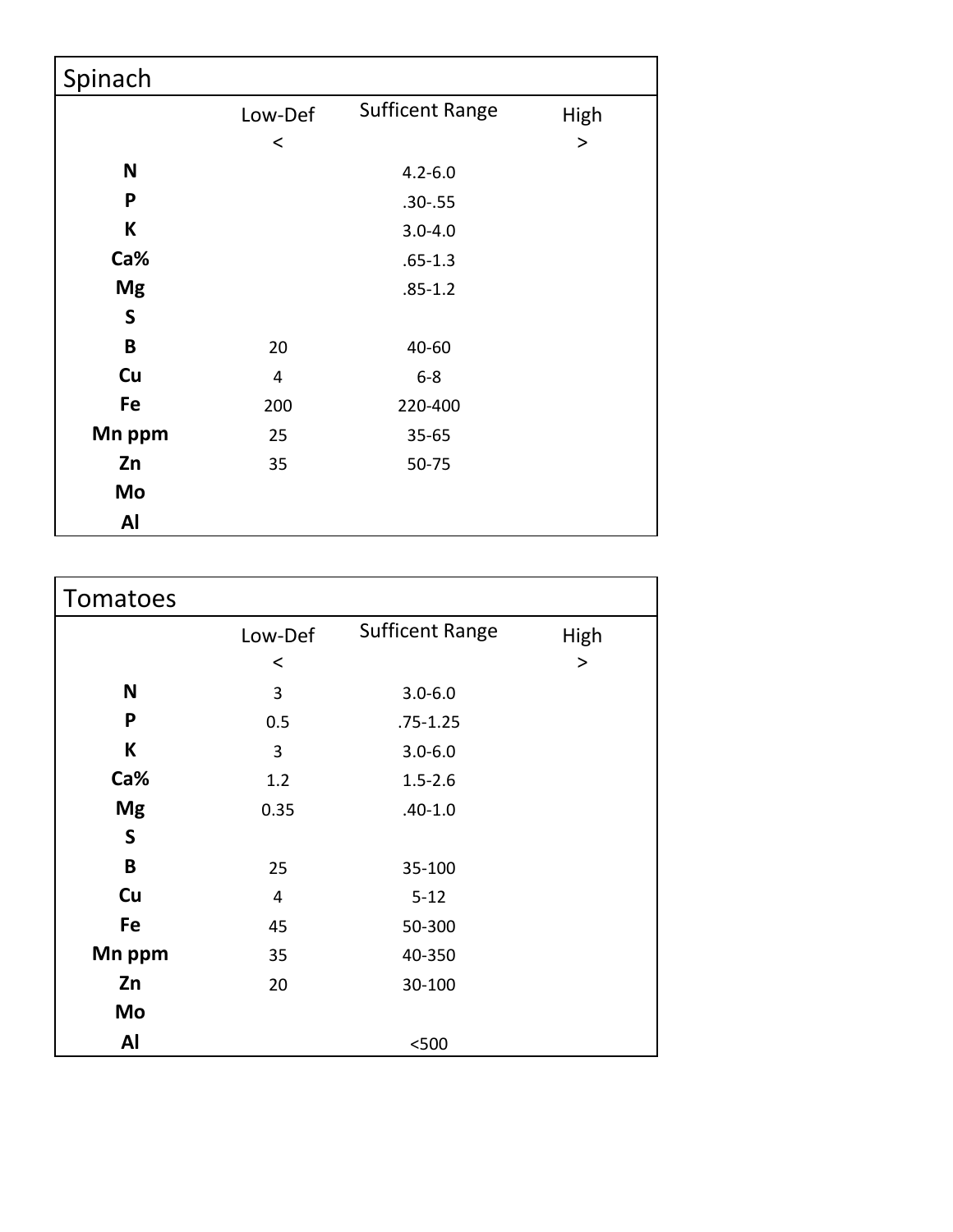| <b>Tomatoes Greenhouse</b> |           |                        |           |  |
|----------------------------|-----------|------------------------|-----------|--|
|                            | Low-Def   | <b>Sufficent Range</b> | High      |  |
|                            | ≺         |                        | $\, > \,$ |  |
| N                          |           | $3.75 - 5.0$           |           |  |
| P                          | 0.35      | $.50 - 1.0$            |           |  |
| К                          | 2.9       | $3.5 - 4.5$            |           |  |
| Ca%                        | 1         | $1.0 - 3.0$            |           |  |
| <b>Mg</b>                  | 0.4       | $.5 - 1.0$             |           |  |
| $\mathsf{S}$               | 0.4       | $.40 - .70$            |           |  |
| B                          | $20 - 30$ | $35 - 60$              |           |  |
| Cu                         | 8         | $8 - 20$               |           |  |
| Fe                         | 30-45     | 50-300                 |           |  |
| Mn ppm                     | $25 - 50$ | 50-400                 |           |  |
| Zn                         | $15 - 20$ | 20-100                 |           |  |
| Mo                         |           |                        |           |  |
| Al                         |           | $200$                  |           |  |

| <b>Turnip Greens</b> |         |                        |           |
|----------------------|---------|------------------------|-----------|
|                      | Low-Def | <b>Sufficent Range</b> | High      |
|                      | $\,<$   |                        | $\, > \,$ |
| N                    |         | $3.5 - 5.0$            |           |
| P                    |         | $.35 - .60$            |           |
| К                    |         | $3.0 - 6.0$            |           |
| Ca%                  |         |                        |           |
| <b>Mg</b>            |         |                        |           |
| $\mathsf{S}$         |         |                        |           |
| $\pmb B$             |         | 30-60                  |           |
| Cu                   |         |                        |           |
| Fe                   |         |                        |           |
| Mn ppm               |         | 60-80                  |           |
| Zn                   |         |                        |           |
| Mo                   |         |                        |           |
| Al                   |         |                        |           |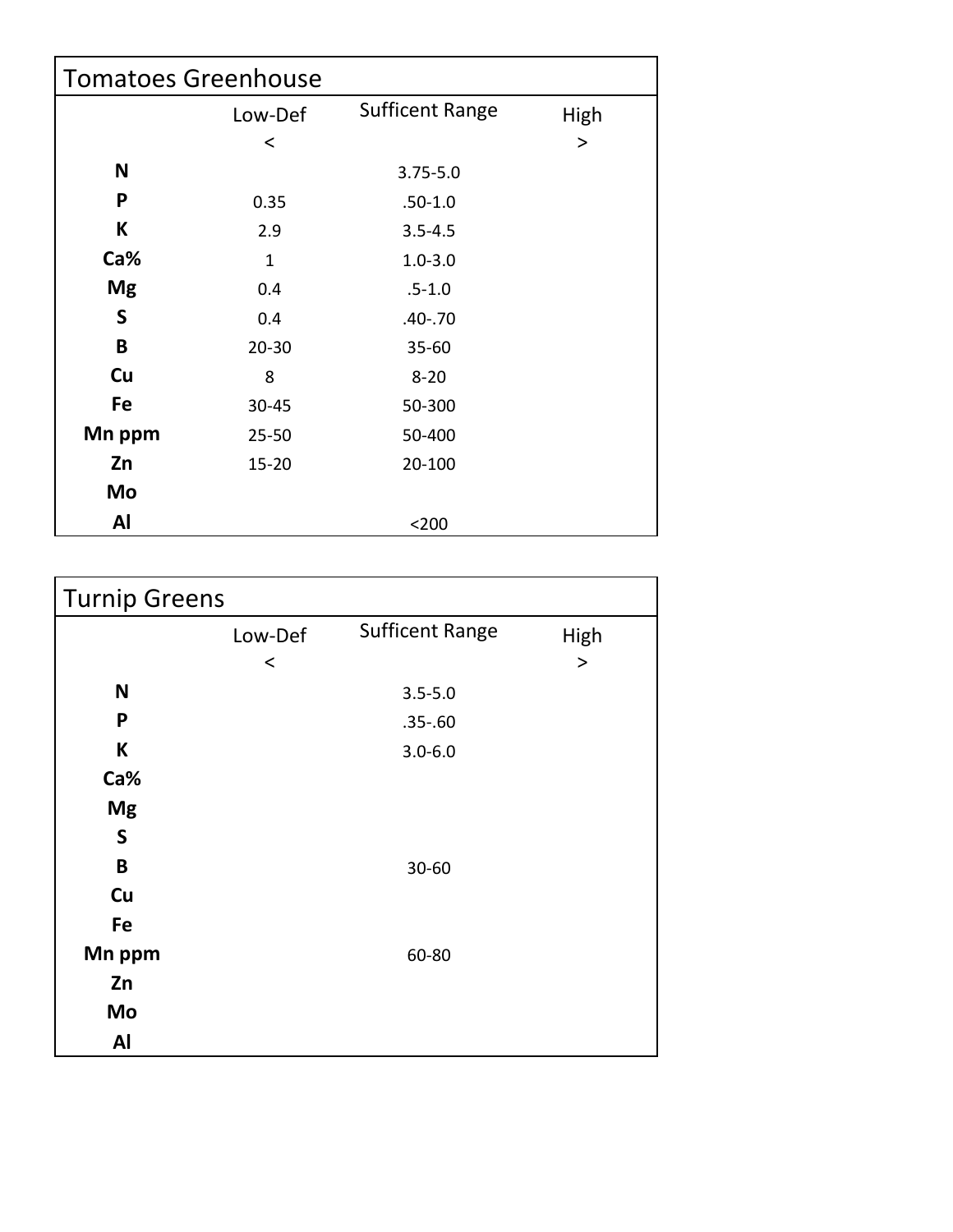| <b>Vine Crops-General</b> |         |                        |          |  |
|---------------------------|---------|------------------------|----------|--|
|                           | Low-Def | <b>Sufficent Range</b> | High     |  |
|                           | $\,<\,$ |                        | $\rm{>}$ |  |
| N                         |         | $4.0 - 6.5$            |          |  |
| P                         |         | $.30 - 1.0$            |          |  |
| К                         |         | $2.0 - 3.5$            |          |  |
| Ca%                       |         | $2.0 - 7.0$            |          |  |
| <b>Mg</b>                 |         | $.30 - .90$            |          |  |
| $\mathsf S$               |         | $.20 - .70$            |          |  |
| B                         |         | $20 - 70$              |          |  |
| Cu                        |         | $8 - 20$               |          |  |
| Fe                        |         | 60-400                 |          |  |
| Mn ppm                    |         | 30-160                 |          |  |
| Zn                        |         | $20 - 80$              |          |  |
| Mo                        |         |                        |          |  |
| Al                        |         |                        |          |  |

| Vine Crops-Cantaloupe |         |                        |           |  |
|-----------------------|---------|------------------------|-----------|--|
|                       | Low-Def | <b>Sufficent Range</b> | High      |  |
|                       | $\,<$   |                        | $\, > \,$ |  |
| N                     |         | $2.5 - 3.0$            |           |  |
| P                     |         | $.25 - .50$            |           |  |
| K                     |         | $2.0 - 3.0$            |           |  |
| Ca%                   |         | $4.0 - 7.0$            |           |  |
| <b>Mg</b>             |         | $.9 - 1.5$             |           |  |
| $\mathsf{S}$          |         |                        |           |  |
| B                     |         | 30-80                  |           |  |
| Cu                    |         |                        |           |  |
| Fe                    |         |                        |           |  |
| Mn ppm                |         |                        |           |  |
| Zn                    |         | 30-50                  |           |  |
| Mo                    |         |                        |           |  |
| Al                    |         |                        |           |  |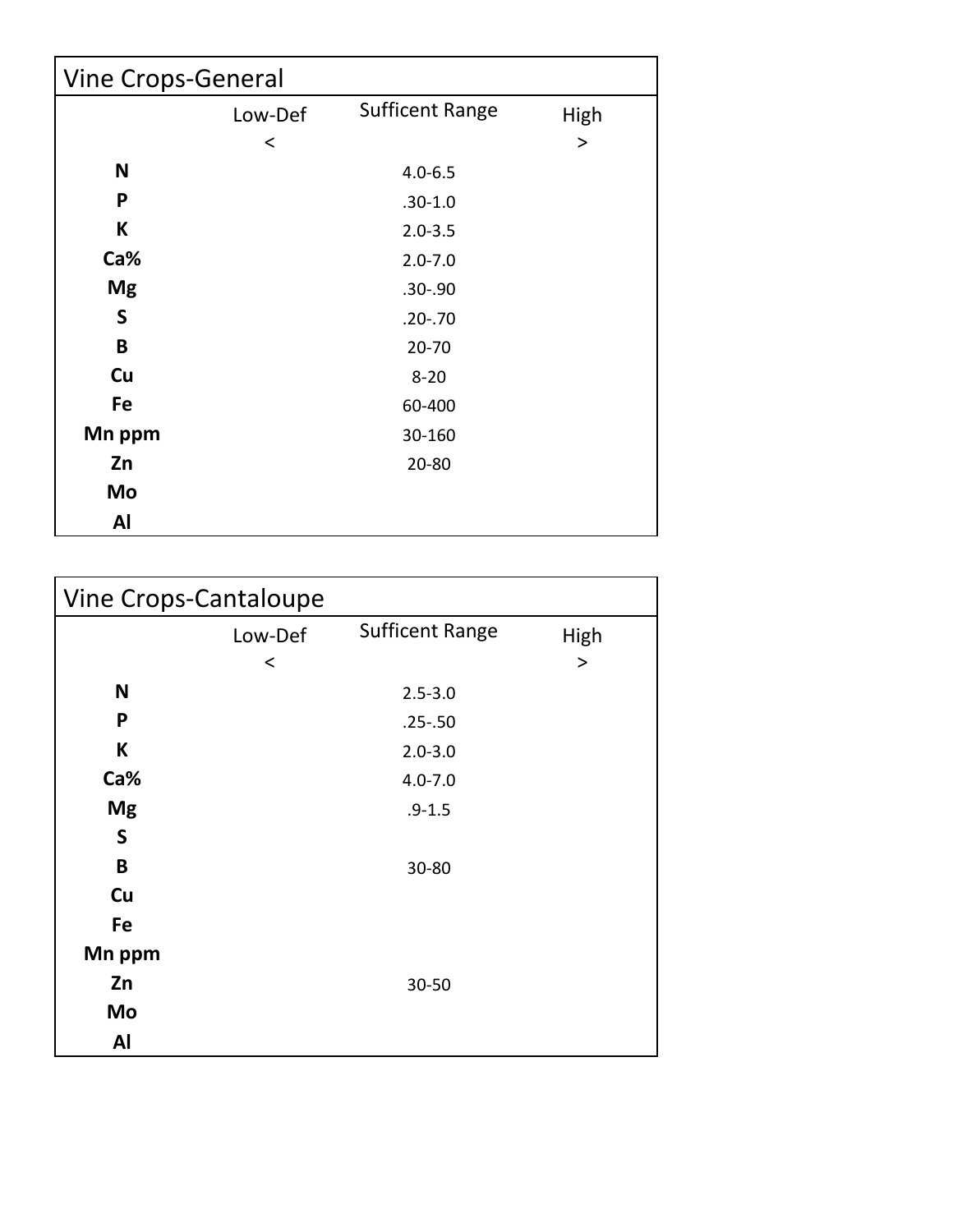| Vine Crops-Watermelon |         |                        |       |  |
|-----------------------|---------|------------------------|-------|--|
|                       | Low-Def | <b>Sufficent Range</b> | High  |  |
|                       | $\,<$   |                        | $\,>$ |  |
| N                     |         | $2.0 - 3.0$            |       |  |
| P                     |         | $.20 - .30$            |       |  |
| K                     |         | $2.5 - 3.5$            |       |  |
| Ca%                   |         | $2.5 - 3.5$            |       |  |
| <b>Mg</b>             |         | $.6 - .8$              |       |  |
| $\mathsf{S}$          |         |                        |       |  |
| B                     |         | $20 - 40$              |       |  |
| Cu                    |         | $4 - 8$                |       |  |
| Fe                    |         |                        |       |  |
| Mn ppm                |         |                        |       |  |
| Zn                    |         | $20 - 50$              |       |  |
| Mo                    |         |                        |       |  |
| Al                    |         |                        |       |  |

| Vine Crops-Cucumber |         |                        |          |  |
|---------------------|---------|------------------------|----------|--|
|                     | Low-Def | <b>Sufficent Range</b> | High     |  |
|                     | $\,<\,$ |                        | $\rm{>}$ |  |
| N                   |         | $4.5 - 6.5$            |          |  |
| P                   |         | $.30 - 1.0$            |          |  |
| K                   |         | $3.0 - 6.0$            |          |  |
| Ca%                 |         | $1.3 - 3.0$            |          |  |
| <b>Mg</b>           |         | $.30 - 1.0$            |          |  |
| S                   |         | $1.0 - 2.0$            |          |  |
| B                   |         | $25 - 80$              |          |  |
| Cu                  |         | $7 - 50$               |          |  |
| Fe                  |         | 50-300                 |          |  |
| Mn ppm              |         | 50-300                 |          |  |
| Zn                  |         | 25-250                 |          |  |
| Mo                  |         |                        |          |  |
| Al                  |         | < 500                  |          |  |